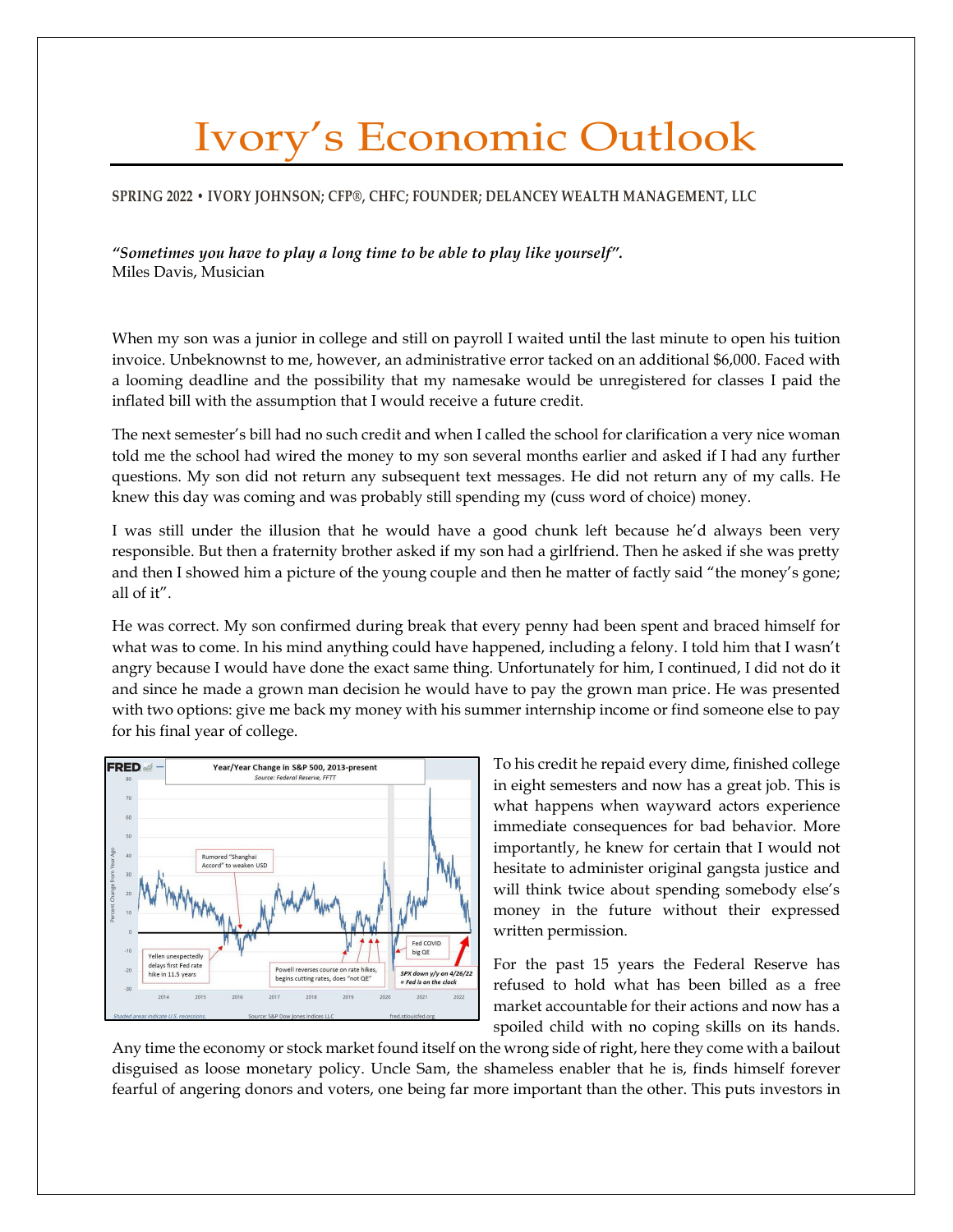an almost untenable position: pretend this is all normal behavior and ignore your academic training or be the middle-aged man who constantly cries wolf.

But let's not miss the broader point - just because nobody knows when the wolf is coming doesn't mean the wolf ain't coming at all. As late as last year the Fed claimed inflation was transitory, which is to say it'll all go away on its own and consumers wouldn't have to spend \$87 for a piece of salmon, four apples and a bowl of soup at the grocery store. They made this proclamation in a year when oil prices would increase by more than 60%, car prices went parabolic, and national rent costs jumped by 14%<sup>i</sup> .



The Fed's original mandate from the Federal Reserve Act of 1913 suggests it should let the air out of the bubble to address inflation concerns, but rising interest rates slow the economy down and the economy is already showing signs of exhaustion. To add context, last year the economy benefited from \$1.3 trillion in stimulus moneyii, or 6% of GDP, that it won't get this year and has already declined at a 1.4% annualized pace in the first quarteriii. Real wage growth is negative because if you get a 5% pay increase and inflation is 8% you just took a 3% pay cut that destroys demand for goods and services when consumer spending represents 70% of our economy. This is reflected in quarterly earnings growth being negative 7.7% as of this writingiv.

The Fed is a day late and several trillion dollars short to address inflation and now we have disinflation. Sure, prices will continue to go up, just not at the same rate. For instance, oil would have to be \$144 a barrel to maintain the same inflationary pace. The Manheim index that tracks car prices is going down and the rate that rents are increasing has plateaued. The point I'm trying to make is the Fed is reversing years of financial engineering and stock market coddling at the worst possible time for stocks - when the economy



and inflation are both decelerating at the same time.

Greg Tate was an American writer known for his elaborate and sinuous analysis of music and entertainment. To read his work is to experience what James Baldwin would write if he went to a jazz concert and watched Miles Davis rise from the dead and change the face of music for a sixth time. He would often compare musicians from different eras, the old school navigating the limits of what they could get away with, the evolution of hip hop, how some horns blow and others blare (and why).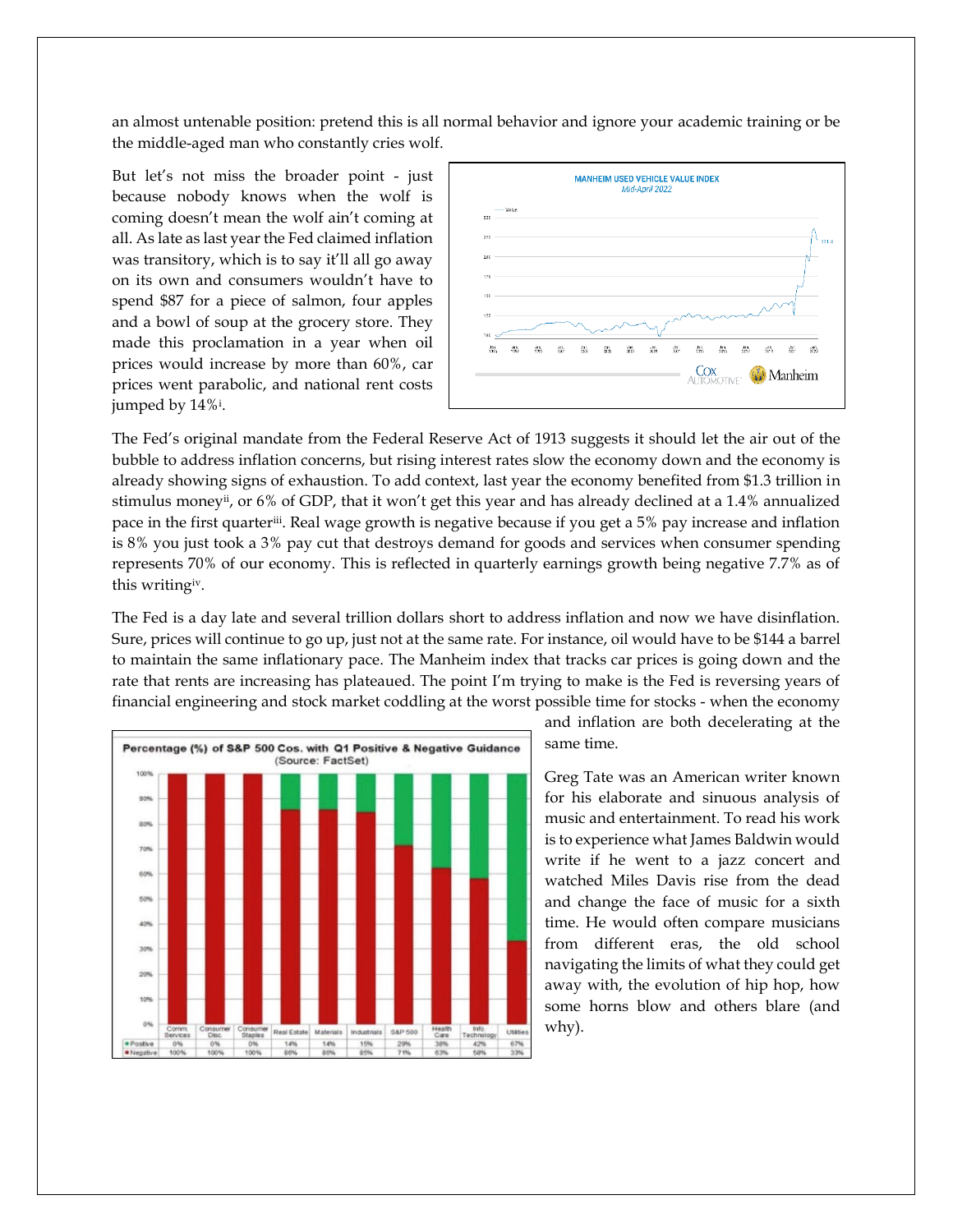In "Flyboy in the Buttermilk" he wrote "How slick a hustle these brothers have pulled in mainstreaming their models for middle-American consumption can be seen in Wynton's having gotten over reprising the Miles of Nefertiti and Prince taking over like the Hendrix of Woodstock and not the Hendrix forced to disband Band of Gypsies and hook the Experience up to an artificial respirator".

His work invades your personal space without being offensive because at the very least it's entertaining, and besides, it's too complicated to offer an appropriate rebuttal. I mean, what do you say to the assertion that "Hip Hop being more than a cargo cult of the microchip, it deserves being debated on more elevated terms than as jazz' burden or successor".

| <b>Sector Name</b>            | 2022<br>YTD | Index<br>Weight | <b>Contribution</b> |
|-------------------------------|-------------|-----------------|---------------------|
| S&P 500 <sup>®</sup>          | $-6%$       | 100%            | $-6.04%$            |
| Energy                        | 47%         | 4%              | 1.24%               |
| Consumer Staples              | 5%          | 7%              | 0.31%               |
| Utilities                     | 8%          | 3%              | 0.20%               |
| <b>Materials</b>              | $0\%$       | 3%              | 0.01%               |
| <b>Health Care</b>            | $0\%$       | 14%             | $-0.01%$            |
| <b>Real Estate</b>            | $-2%$       | 3%              | $-0.05%$            |
| Industrials                   | $-3%$       | 8%              | $-0.26%$            |
| Financials                    | $-3%$       | 11%             | $-0.28%$            |
| <b>Consumer Discretionary</b> | $-11%$      | 12%             | $-1.37%$            |
| <b>Communication Services</b> | $-18%$      | 9%              | $-181%$             |
| Information Technology        | $-14%$      | 27%             | $-4.02%$            |

By the same token, our financial markets are a function of what's happened in the past, even if they evolve at their own pace to account for the outside influence of the Fed. Right now we see long-term bond rates going up which until recently made bond prices go down faster than stocks. That's because the bond market thinks the Fed will stay true to its word and raise rates and the stock market thinks the central bank will pivot like always and give Wall Street another bag of that fake money, even if salmon, granny smith apples and soup prices rise faster than the stock market.

The reason I believe many investors have yet to digest the gravity of our current environment is because the S&P 500 hasn't experienced the same drawdown as the Nasdaq. Keep in mind that the S&P 500 includes defensive sectors like real estate, utilities and consumer staples that are largely absent from the Nasdaq. These are asset classes that outperformed the market in December 2018, the last time the Fed threatened to reduce its balance sheet when GDP and inflation were both decelerating. It's worth noting that these positions faced headwinds in the first quarter of 2019 when the Fed changed its mind and returned the punch bowl.



There are no winners when the central bank is confronted with a prisoner's dilemma, a situation where two completely rational individuals might not cooperate, even if it appears that it's in their best interests to do so. Instead, they allow future consequences to become more and more pronounced to avoid far less pain in the present.

For instance, the Fed has been buying bonds to pump money into the economy since 2008 and now proposes to shrink its \$9 trillion balance sheet. It's one thing to let those bonds mature and not refinance them, but if they sell the bonds to remove money from the economy and cool inflation, not only would the private markets have to absorb this supply of bonds, but the United States Treasury would have to compete with the Fed when they sell their own bonds to the public to pay for deficit spending. Guess what happens to mortgage and credit card interest rates that affect middle income consumers as much as any inflation?